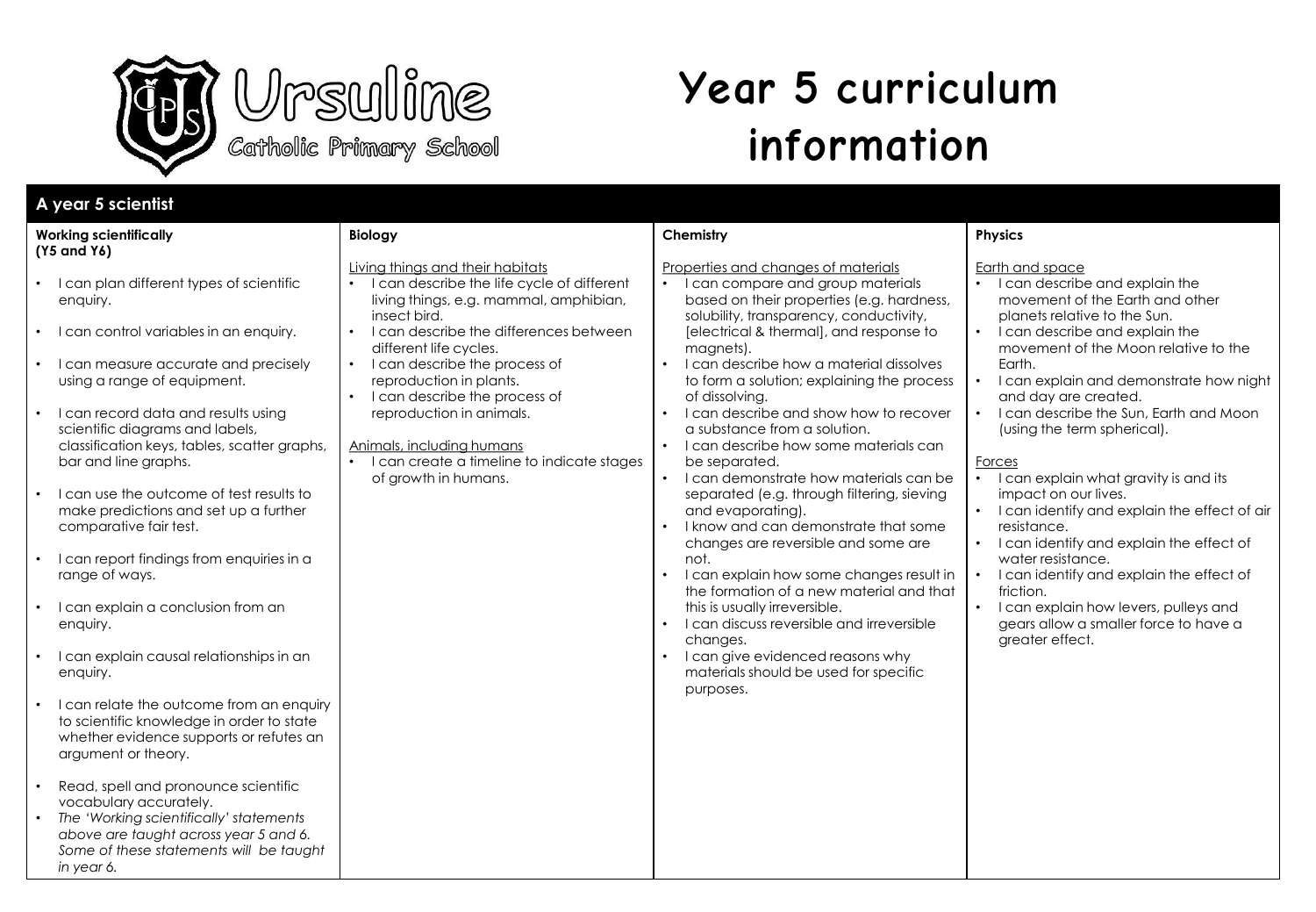# **A year 5 historian**

- I can draw a timeline with different historical periods showing key historical events or lives of significant people.
- I can compare two or more historical periods; explaining things which changed and things which stayed the same.
- I can explain how Parliament affects decision making in England.
- I can test out a hypothesis in order to answer questions.
- I can describe how crime and punishment has changed over a period of time.

### **A year 5 geographer**

- I can plan a journey to a place in another part of the world, taking account of distance and time.
- I can explain why many cities are situated on or close to rivers.
- I can explain why people are attracted to live by rivers.
- I can explain the course of a river.
- I can name and locate many of the world's most famous rivers in an atlas.
- I can name and locate many of the world's most famous mountainous regions in an atlas.
- I can explain how a location fits into its wider geographical location with reference to human and economical features.

#### **A year 5 artist**

- I can identify and draw objects and use marks and lines to produce texture.
- I can successfully use shading to create mood and feeling.
- I can organise line, tone, shape and colour to represent figures and forms in movement.
- I can use shading to create mood and feeling.
- I can express emotion in my art.
- I can create an accurate print design following criteria.
- I can research the work of an artist and use their work to replicate a style.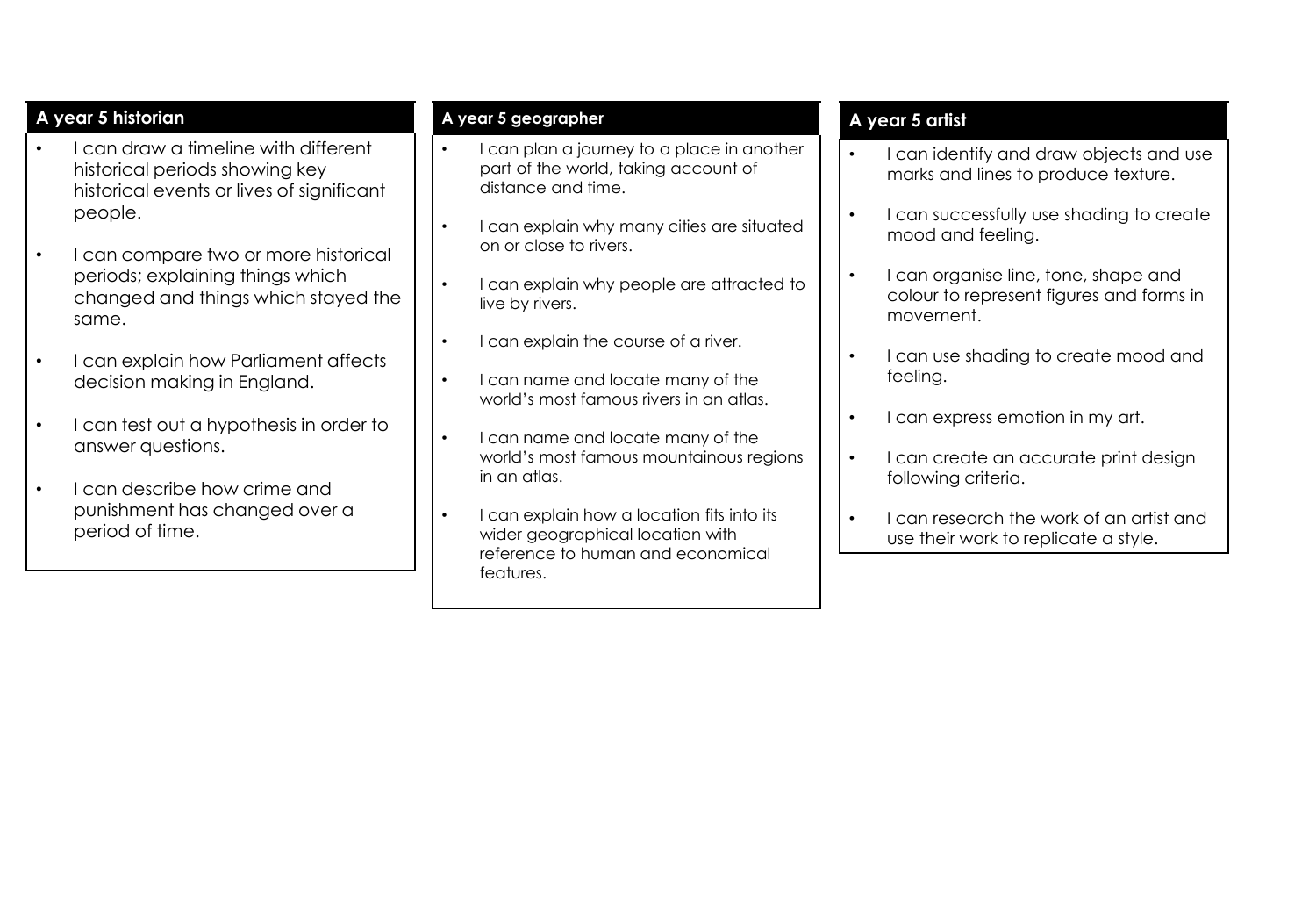# **A year 5 designer**

- I can come up with a range of ideas after collecting information from different sources.
- I can produce a detailed, step-by-step plan.
- I can suggest alternative plans; outlining the positive features and draw backs.
- I can explain how a product will appeal to a specific audience.
- I can evaluate appearance and function against original criteria.
- I can use a range of tools and equipment competently.
- I can make a prototype before make a final version.
- I show that I can be both hygienic and safe in the kitchen.

#### **A year 5 musician**

- I can breathe in the correct place when singing.
- I can maintain my part whilst others are preforming their part.
- I can improvise within a group using melodic and rhythmic phrases.
- I can change sounds or organise them differently to change the effect.
- I can compose music which meets specific criteria.
- I can use notation to record groups of pitches (chords).
- I can use my music diary to record aspects of the composition process.
- I can choose the most appropriate tempo for a piece of music.
- I can describe, compare and evaluate music using musical vocabulary.
- I can explain why I think music is successful or unsuccessful.
- I can suggest improvement to my own work and that of others.
- I can contrast the work of a famous composer and explain my preferences.

# **A year 5 sports person**

#### Games

- I can gain possession by working a team.
- I can pass in different ways.
- I can use forehand and backhand with a racket.
- I can field.
- I can choose a tactic for defending and attacking.
- I can use a number of techniques to pass, dribble and shoot.

#### **Gymnastics**

- I can make complex extended sequences.
- I can combine action, balance and shape.
- I can perform consistently to different audiences.

#### **Dance**

- I can compose my own dances in a creative way.
- I can perform to an accompaniment.
- My dance shows clarity, fluency, accuracy and consistency.

#### **Athletics**

- I am controlled when taking off and landing.
- I can throw with accuracy.
- I can combine running, jumping, throwing and catching in combination or isolation.

#### Outdoor and adventurous

• I can take part in outdoor and adventurous activity challenges both individually and within a team.